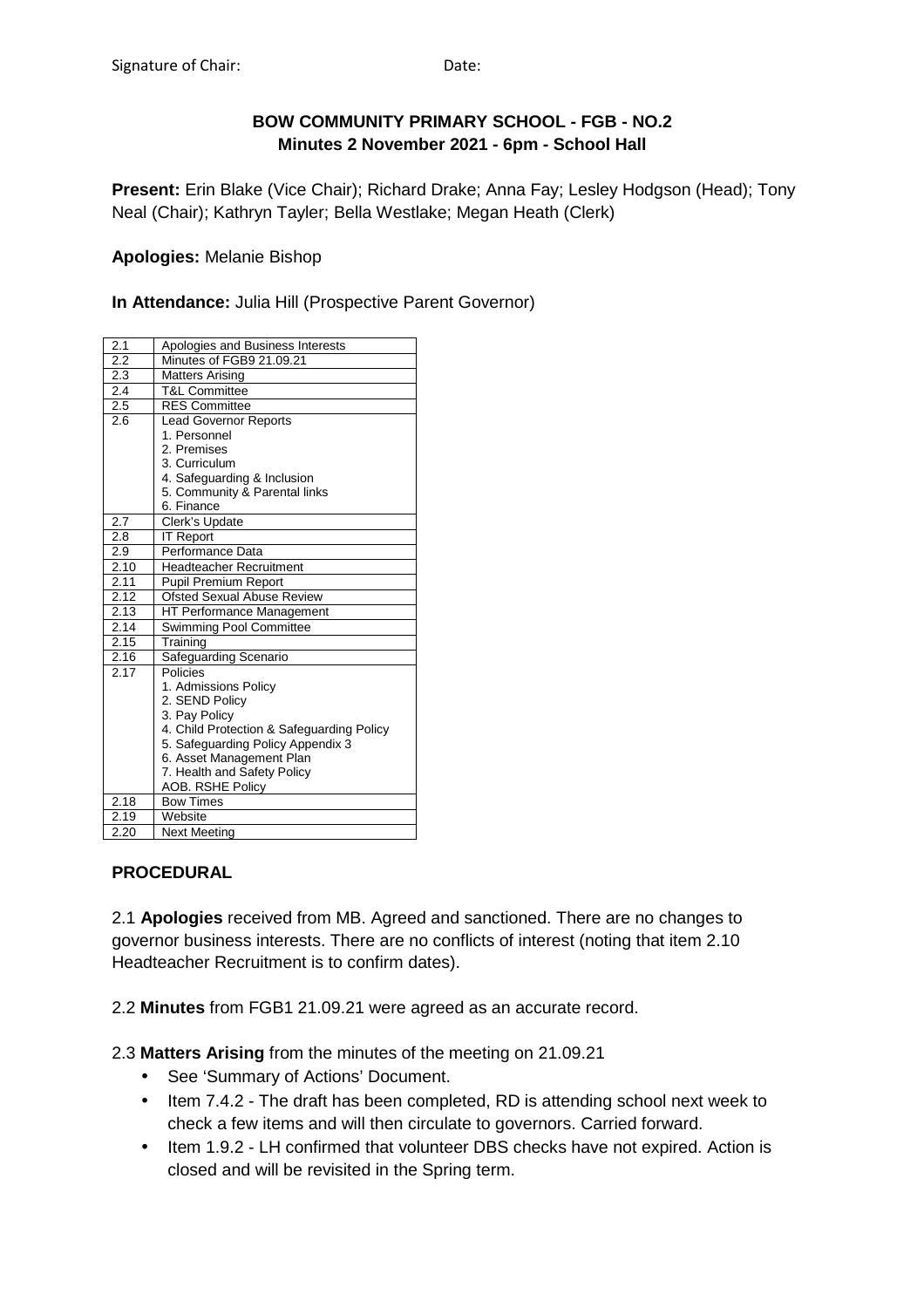## 2.4 **T&L Committee**

- KT was elected chair of T&L and the Terms of Reference were approved.
- Questionnaire ideas were discussed.
- The current staff situation was noted. There are issues around TA recruitment. An apprentice TA has been hired, which has helped, but the situation is still serious.
	- o Governors asked how often the apprentice TA has to attend college.
		- **EXECT** LH explained how this is once a month. Most of her training happens on the job.
- KT shared details of her meeting with the SENDCo. There is currently only 1 looked after child in the school who is making good progress.
- There is to be a governor led Parents Forum to ease pressure on staff from parents.
- LH talked governors through the pupil progress data. Pupils who are more than 1 point behind are generally SEND pupils and are unlikely to meet ARE. The school are working with these pupils. Governors noted how damaging another lockdown would be to pupil progress, particularly to SEND pupils.
- Pupil targets will not be altered and another assessment is going to be carried out before Christmas, results of which will be shared at FGB4.

## 2.5 **RES Committee**

- TN was elected chair of RES and the Terms of Reference was approved.
- A budget update was shared. There is a deficit in year 3. This deficit is due to the size of the school and the high level of need. Suzette has reviewed the figures. New EHCP funding has been taken into account and future projections were also discussed with Suzette.
- TN, LH and SV will discuss and agree a response to the FIPS Panel letter.
- Pay Policy was discussed to recommend for FGB approval.
- Pupil and Sports Premium have been completed.
- The Clerks Appraisal process was agreed.
- The Health and Safety Policy and the Asset Management Plan were carried forward.

# 2.6 **Lead Governor Reports**

#### 2.6.1 **Personnel - LH (due to MB being absent)**

- MB communicated that she has nothing to report.
- LH reiterated the extreme difficulties the school are facing with recruitment. Agencies are not able to provide staff either. A 1:1 TA, who recently trained as an HLTA, has been able to assist, however she is not always able to be released from her role.
- Recruitment issues are a national concern.
- The importance of looking after current staff was noted.
- Governors stated how safety always comes first.

#### 2.6.2 **Premises - RD**

- RD is visiting the school on both  $5<sup>th</sup>$  and 19<sup>th</sup> November for both asset management plan and health and safety learning walks.
- There are issues with the new windows. Bolts have fallen out of them on several occasions. The company that installed them have responded to messages and have had to keep coming back to repair them. The school have gone to the LA to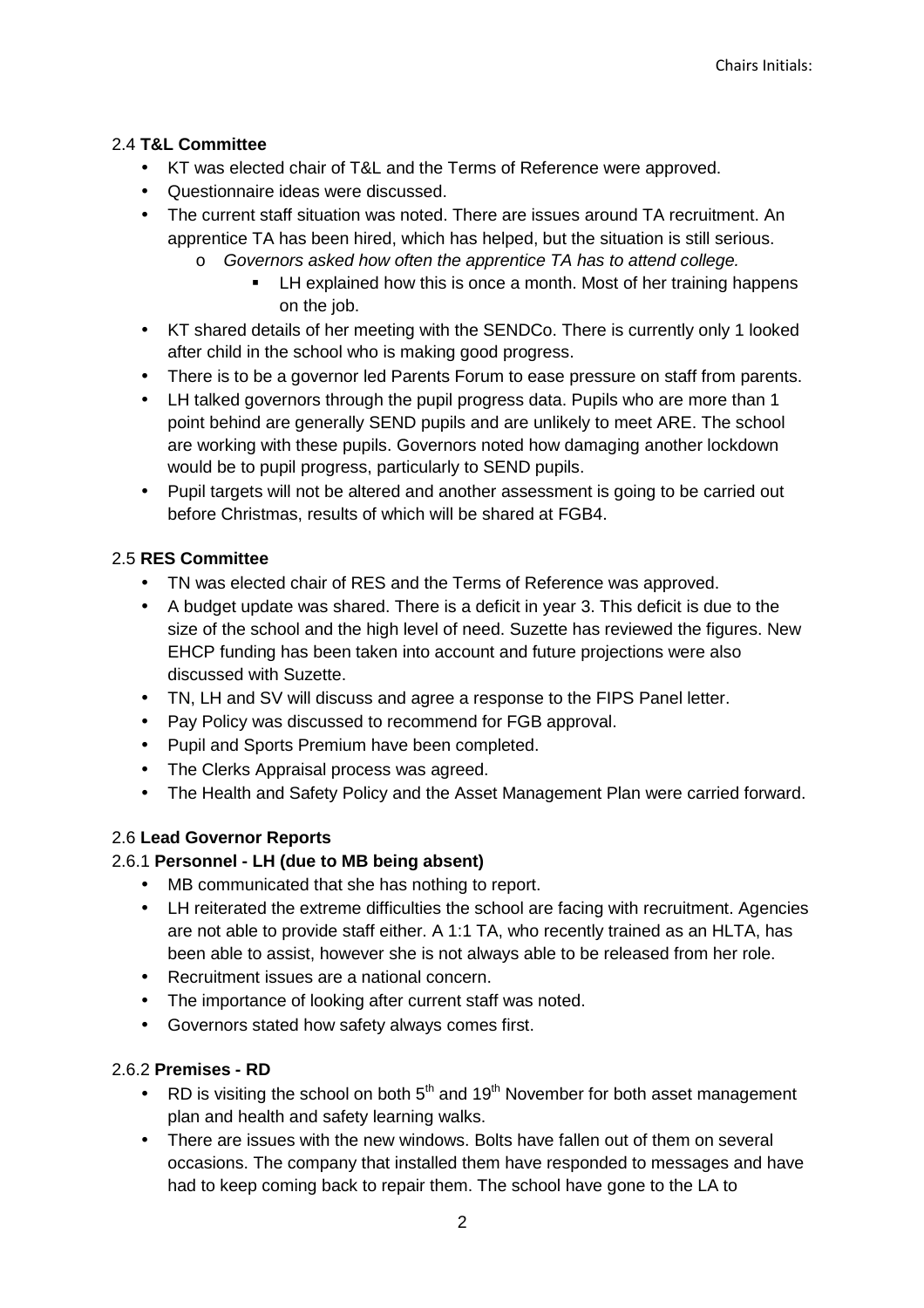complain. The LA is waiting for a date for an inspection from the company that manufactured them to come and see the issue. Governors clarified that the contract was with the LA.

- The groundwork in the caged area is complete. The next step is the resurfacing. Quotes will be collated and it is hoped this work can be carried out during the Easter holiday.
- The lockdown drill has been arranged.
- Risk assessments are due to be reviewed in December.
- Governors discussed the rising energy costs and how this is likely to affect us. A new boiler is needed, however this cost approximately £60,000, which is hugely overbudget. Governors discussed whether the school could appeal for a grant from the LA based on a more efficient boiler being more eco-friendly.

#### 2.6.3 **Curriculum - BW**

- All updates were covered in the T&L meeting. These included the need to have the RSHE policy on the website; and the July 2021 Reading Framework which has potential costs with staff training.
- BW has carried out a Phonics learning walk, which was a positive experience.
- Amanda Burrows, LA advisor, is going to carry out a curriculum 'deep dive' with staff.

#### 2.6.4 **Safeguarding & Inclusion - KT**

- KT has carried out two learning walks.
- The Single Central Record has been monitored during one visit.
	- $\circ$  A report has been circulated contain matters arising from this visit. These include the school ensuring that all staff have signed and returned a KCSIE declaration.
- The second learning walk was to visit the SENDCo.
	- o The SEND register has been circulated. It was noted how this gives governors a clear view of the situation. Governors also noted how this is interesting in terms of finance.
	- o The Communication Passport was circulated to make governors aware.
	- o All EHCP pupils have allocated staff members, however it is not to the level they all require.
	- o One particular pupil has needed greater than what we can adequately support. There are currently no vacancies in any special schools.
	- o The SENDCo has many pressures including the SEND report being overdue (but in progress) and that EHCPs use a majority of her allocated time.
- An equality statement has been drafted and circulated. Governors queried the equality impact assessment mentioned. This will be looked further into.
- Pupil Interventions have resumed. These happen with the TA's during assembly and with teachers in PE lessons.
- KT has arranged to visit the school to review the safeguarding audit and to sign the CPOMS overview. LH has been experiencing issues with CPOMS because the figures are not adding up. KT will follow this up during her visit.
- Governors asked if the EHCP pupil support hours not being met is logged on CPOMS.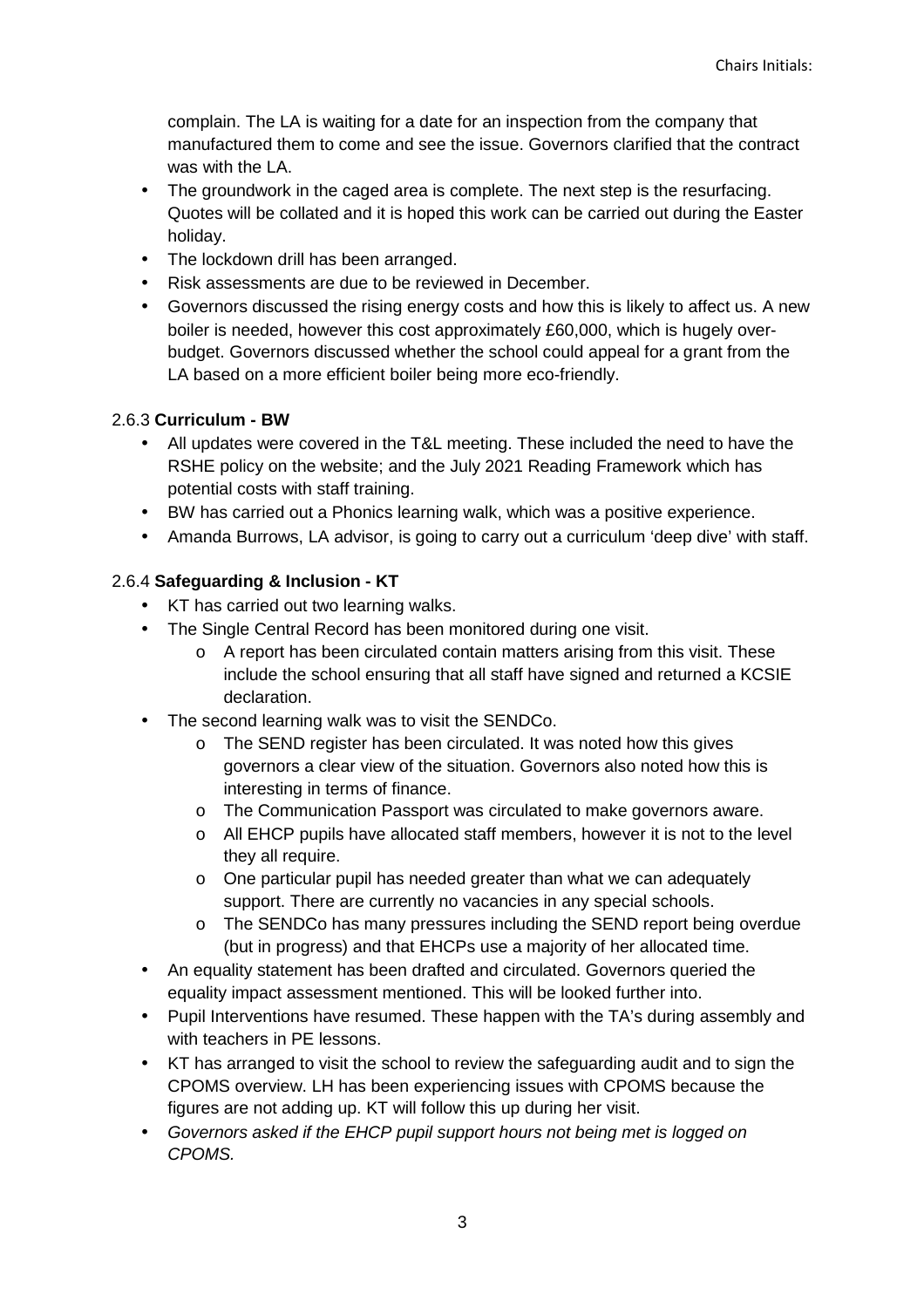o LH explained how the hours not being met is due to staff sickness, not staff shortage.

## **ACTION: 1. KT to investigate whether all staff have signed and returned their KCSIE declarations.**

- **2. TN to research equality impact assessments.**
- **3. KT to follow up the CPOMS issue with figures.**

## 2.6.5 **Community & Parental Links - EB**

- EB has met with LH and discussed parent, pupil and staff questionnaires.
	- o Parent questionnaires will focus on 3 curriculum areas and be tied in with equality.
	- o The staff questionnaires will be one question. It was agreed at T&L that a full questionnaire would be an unnecessary burden on staff in the current circumstances.
- The new Parents Forum has been arranged for 09.11.21 at 9.30am.This will be run by EB and KT, with LH supporting. LH will draft a notice to parents to publicise this event.
- The FOBS Halloween Disco was a success, raising over £300. 83 children attended and the team had many risk assessments and procedures to adhere to in order for it to be COVID safe.
- Governors congratulated FOBS for their hard work.

#### **ACTION: LH to draft notice to parents regarding the Parents Forum and to share this with EB and KT.**

#### 2.6.6 **Finance - TN**

• This was covered under item 2.5.

# 2.7 **Clerk's Update**

- MH has completed the Development for Clerks course. There is one final mentor call to go. MH thanked governors who carried out the 2 appraisals for this course. The second appraisal flagged a couple of issues that are already being addressed, but overall it was a positive result with improvement in all areas. MH is going to discuss some ideas for board self-assessment with TN, to be potentially carried out with the new headteacher.
- The staff appraisal policies (both teacher and support staff) have been changed to a 3 year review.
- MH circulated a list of changes that were made to the TORs prior to FGB1. All governors agreed with these changes.

# **STRATEGIC PLANNING**

#### 2.8 **IT Report**

- A report from TN's meeting with CJ regarding IT in the school was circulated prior to the meeting.
- The report is overall positive and the school has improved greatly when compared to three years ago.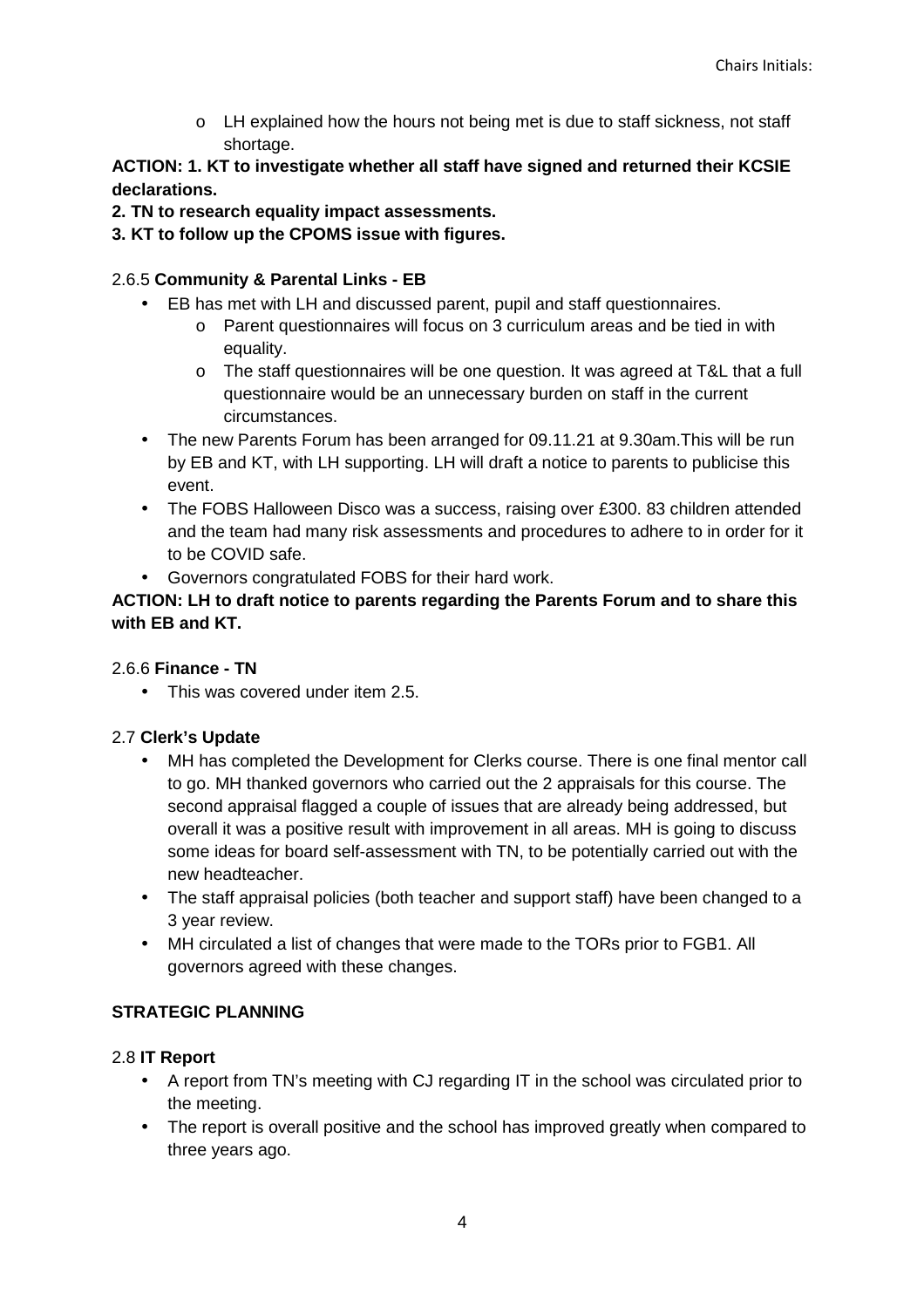- There is a lot of new hardware and software in the school, largely due to remote learning.
- There is a risk regarding the lifespan of the equipment and the fact that it was purchased at the same time, meaning it will need to be replaced at approximately the same time.
	- o LH explained how they are about to receive more new equipment and she feels the receipt of the equipment has been staggered enough for this to not be as much of an issue.
- The school is cyber security compliant. This means that the children are as safe as they can be when using IT in the school.
- Moving all staff data into the 'cloud' is proving time consuming.
- It was discussed how QE need to be contacted in order to find out where they would like pupils' IT knowledge to be at the end of year 6.
- Online safety is incorporated into the RSHE policy. This has also been covered in the pupil survey.
- Governors noted how IT underpins all teaching within the school.

## **ACTION: LH to ensure that QE are contacted with regards to where they would like pupils IT knowledge to be at the end of year 6.**

#### 2.9 **Performance Data**

• This was covered under item 2.4.

#### 2.10 **Headteacher Recruitment**

- The vacancy has been advertised and applications have been received. Some candidates have visited the school and there are more booked to visit.
- Application deadline is 05.11.21. Shortlisting will be carried out with the LA advisor and any available governors on 08.11.21.
- Governors were reminded how LH has 'no role' in the headteacher recruitment process. However, she can advise on request.
- Interviews are on 29.11.21 and 30.11.21. Governors will be needed on these days. If there are not enough available then external governors will be approached. LH will not be on the premises during the interview days. There will be an FGB meeting (without LH and AF due to conflicts of interest) on the evening of 30.11.21 to agree the successful applicant.

# **STATUTORY REPORTING AND ACCOUNTABILITY**

# 2.11 **Pupil Premium Report**

- This has been completed but has not been circulated or published on the school website.
- There is a new statutory format that must be adhered to. LH explained that a year has been missed due to this new format. This is because in previous years it has been discussing the previous year, however the new format wants information from the current year.
- Governors noted the risk associated with the new format. Due to being a small school and protecting pupil identity, some areas have not been reported in great depth.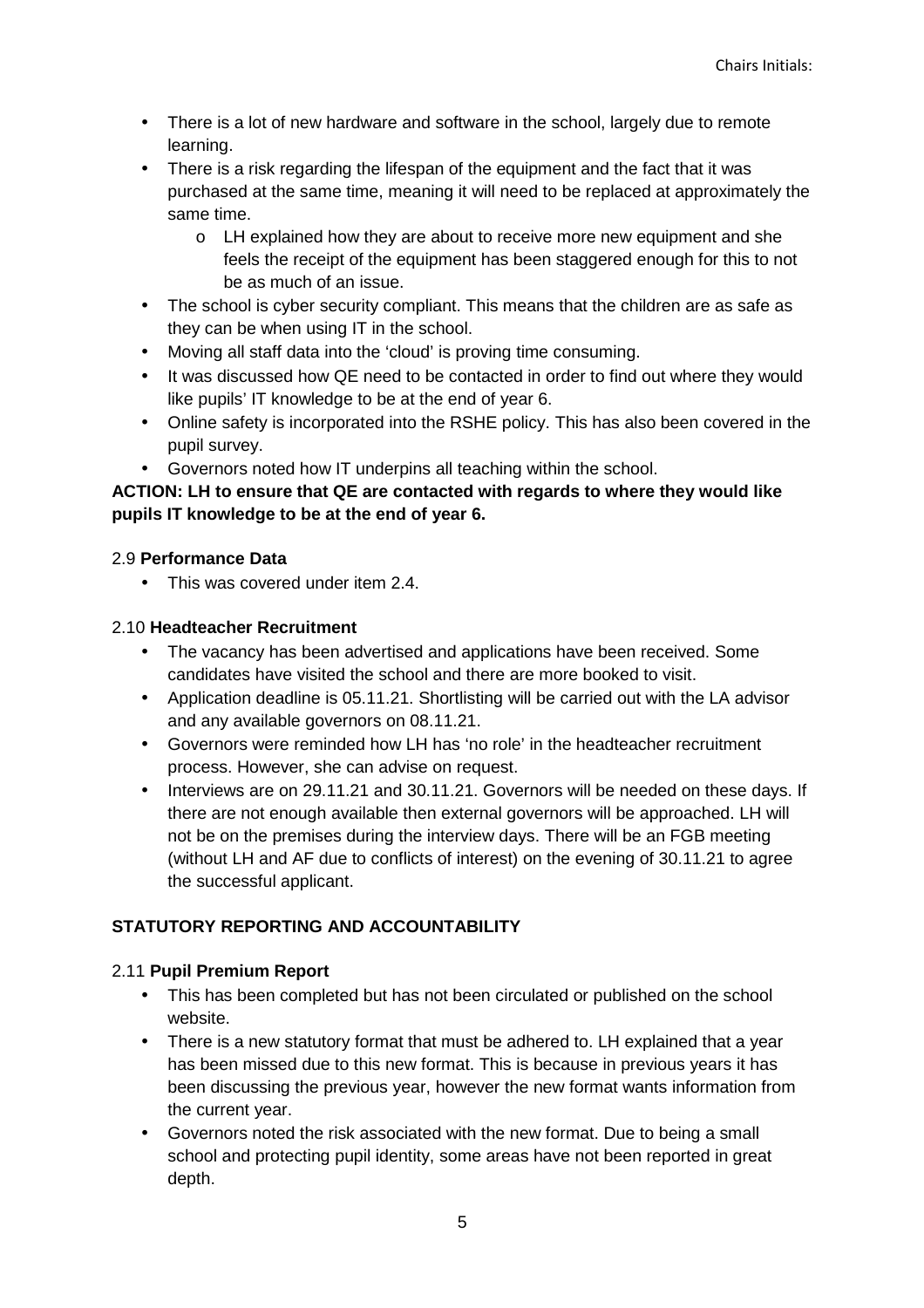#### **ACTION: 1. All governors to read the Pupil Premium Report before FGB3. 2. MH to add Pupil Premium Report to FGB3 agenda.**

#### 2.12 **Ofsted Sexual Abuse Review**

- All schools are required to have suitable safeguarding processes in place. Ofsted will be looking for this during inspections. They do this by: challenging schools leaders and pupils; reviewing policies; and checking that the systems of support are fit for purpose.
- Ofsted expect the school to adopt the attitude that it is happening here.
- Appendix 2 in the Child Protection and Safeguarding Policy covers sexual abuse and harassment. The policy gives instructions regarding logging incidents on CPOMS.
- Governors were assured that all adults and volunteers that work within the school are DBS checked; all staff have regular safeguarding training; and many staff are trained in intimate care.

#### 2.13 **HT Performance Management**

- This has been arranged and will be carried out by TN, MB and EB.
- This will conclude by compiling incoming objectives for the new headteacher.

#### 2.14 **Swimming Pool Committee**

- The committee met for their review of the year on 13.10.21.
- The year was positive with good use by both the school and private users.
- Obtaining trained lifeguards is an ongoing issue.
- The overall income for the year was £1325, however the school have not billed them for this year yet.
- They would like to replace the pool liner due to damage causing water to leak from the pool. The school were not informed of the damage and were unprepared for the large water bill they received due to this. The Swimming Pool committee are going to be approached to assist with the cost of this bill.
- Governors noted that the swimming pool is essentially self-funding. LH explained how some Sports Premium budget goes towards the pool.

#### 2.15 **Training**

- KT attended 'Exploring Partnership Options for Maintained Primary Schools'. She did not write a report due to the headteacher recruitment decision being made. However she felt she learnt a lot from it.
- TN attended a 'DAG Community Networks Chairs Forum' about the broad and balance curriculum. Key points include:
	- o Staff reactions to pressure on curriculum when they are still attempting to catch-up.
	- o The need to link and integrate the curriculum.
	- o Bridging the curriculum structure to link low and high achievers.
	- o Recommending the use of external benchmarking with Fischer.
		- **EXECT** LH explained how the school used to subscribe but it was too expensive to currently subscribe to it.
	- o There was nothing mentioned that flagged any concerns.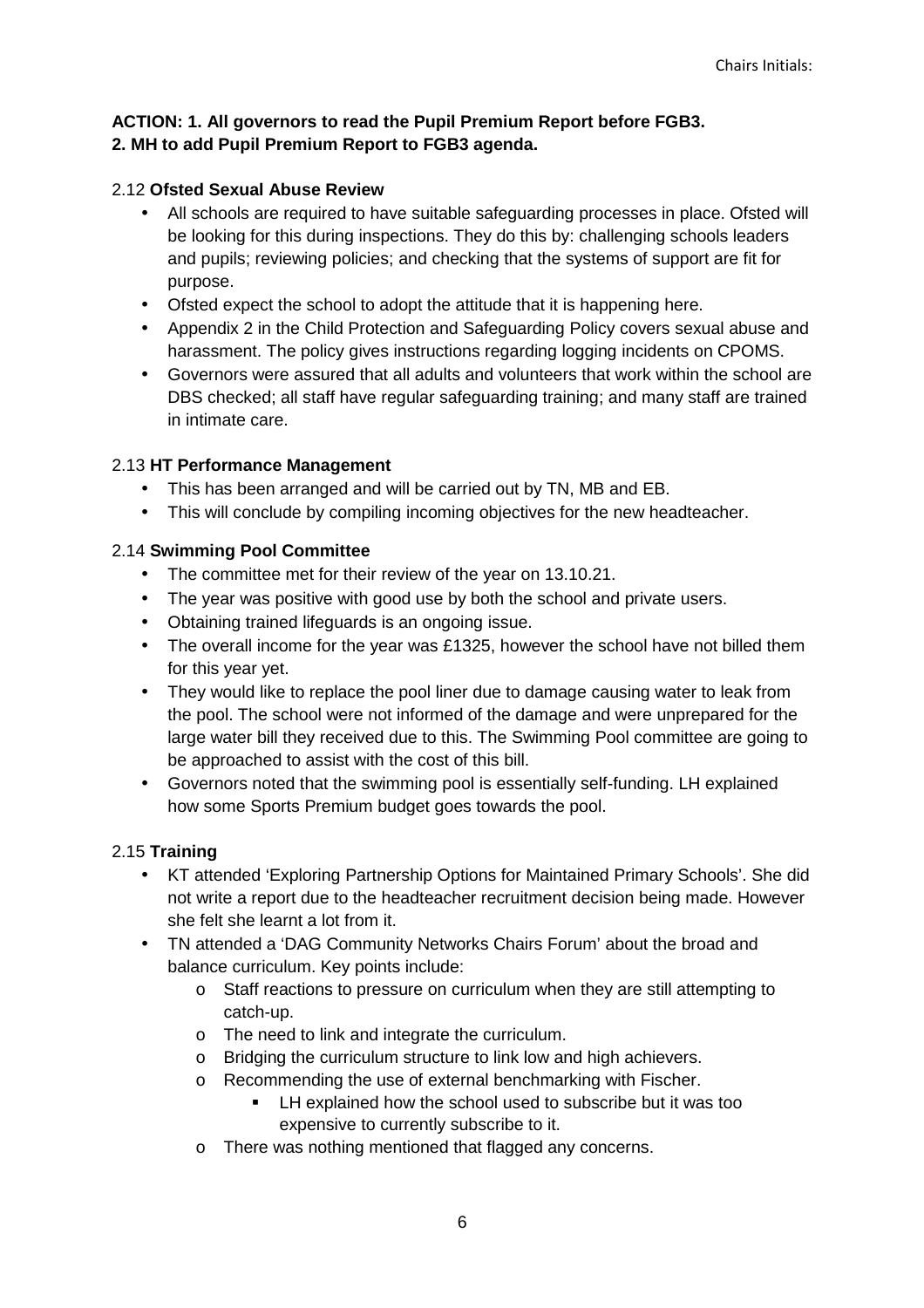- JH will need to attend an Induction for New Governors course and TN will meet with her to discuss the finances.
- Self-assessment of the governing board will be revisited under the new headteacher.

## 2.16 **Safeguarding Scenario**

- LH read through the Babcock 1 Minute Guide called 'Children Missing in Education'. This was tied in with a current ongoing situation that is being dealt with.
- Governors asked how long data is stored on CPOMS.
	- o LH explained how it is stored for 25 years.

## 2.17 **Policies**

## 2.17.1 **Admissions Policy**

- Carried forward.
- This has not yet been received from the LA.

## 2.17.2 **SEND Policy**

- Carried forward.
- This is usually written by the SENDCo, however LH will cover this due to the SENDCo's workload.
- Governors asked if there is any risk associated with this policy being overdue.
	- o LH explained how it is a model policy and will not have changed much, if at all.

### 2.17.3 **Pay Policy**

- This is a model policy personalised to our school. There have been no substantial changes.
- Proposed by TN. Seconded by EB. Agreed by ALL.

#### 2.17.4 **Child Protection & Safeguarding Policy**; 2.17.5 **Safeguarding Policy Appendix 3**

- This policy is a personalised model.
- The appendix is regarding school closure and vulnerable pupils.
- Governors noted how the headteacher details will need to be updated when LH leaves.
- Proposed by KT. Seconded by AF. Agreed by ALL.

#### 2.17.6 **Asset Management Plan**

- Carried forward.
- This will be finalised next week

#### 2.17.7 **Health and Safety Policy**

- This is a model policy.
- The only change was updating the Legionella assessors.
- Proposed by RD. Seconded by TN. Agreed by ALL.

# 2.17.AOB **RSHE Policy**

• Proposed by TN. Seconded by RD. Agreed by ALL.